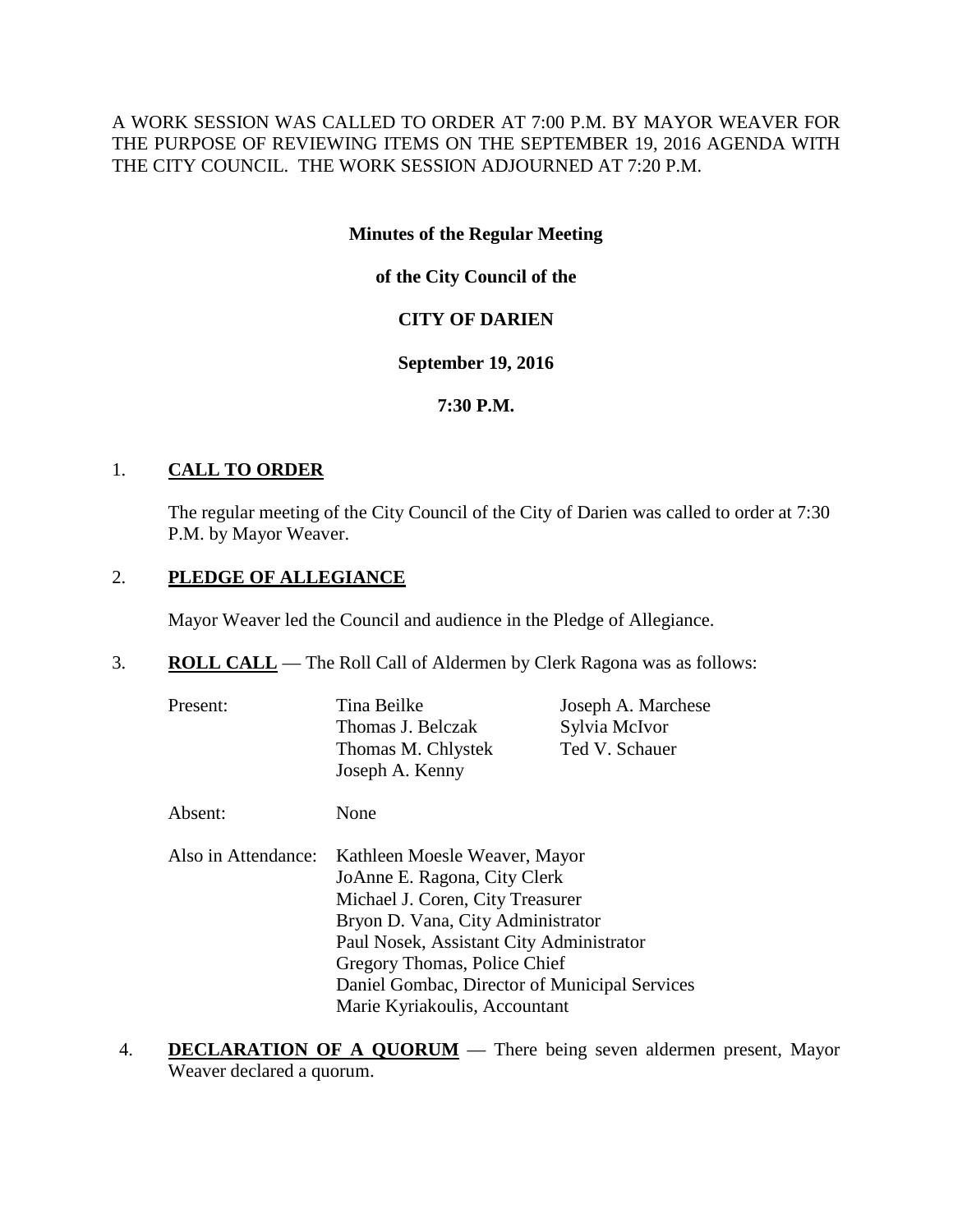#### 5. **QUESTIONS, COMMENTS AND ANNOUNCEMENTS – GENERAL**

There were none.

#### 6. **APPROVAL OF MINUTES** – September 6, 2016 City Council Meeting

It was moved by Alderman Kenny and seconded by Alderman McIvor to approve the minutes of the City Council Meeting of September 6, 2016.

Roll Call: Ayes: Beilke, Belczak, Chlystek, Kenny, Marchese, McIvor, Schauer Nays: None Absent: None Results: Ayes 7 Nays 0, Absent 0 **MOTION DULY CARRIED**

## 7. **RECEIVING OF COMMUNICATIONS**

Alderman Beilke received communication from a resident, 6600 block of Bentley, regarding the need for roadway repairs on Bentley from  $63<sup>rd</sup>$  to  $67<sup>th</sup>$  Street. Director Gombac stated that part of the roadway is maintained by the Village of Willowbrook.

Alderman McIvor asked for an update on communication from the Park District regarding DarienFest; Administrator Vana will provide an update during the City Administrator's Report.

### 8. **MAYOR'S REPORT**

## **A. MAYORAL PROCLAMATION – "FILIPINO AMERICAN HISTORY MONTH" (OCTOBER 2016)**

Mayor Weaver read into the record a proclamation declaring October 2016 as Filipino American History Month in the City of Darien.

Jose Soloria, President of the Filipino American Association of South DuPage, accepted the proclamation and thanked Mayor Weaver and Council for the honor. Mr. Soloria invited all to attend the film screening of the movie "The Great Raid" and exhibits celebrating Filipino American History Month at the Indian Prairie Public Library on October 3, 2016 from 6:00 – 8:30 P.M.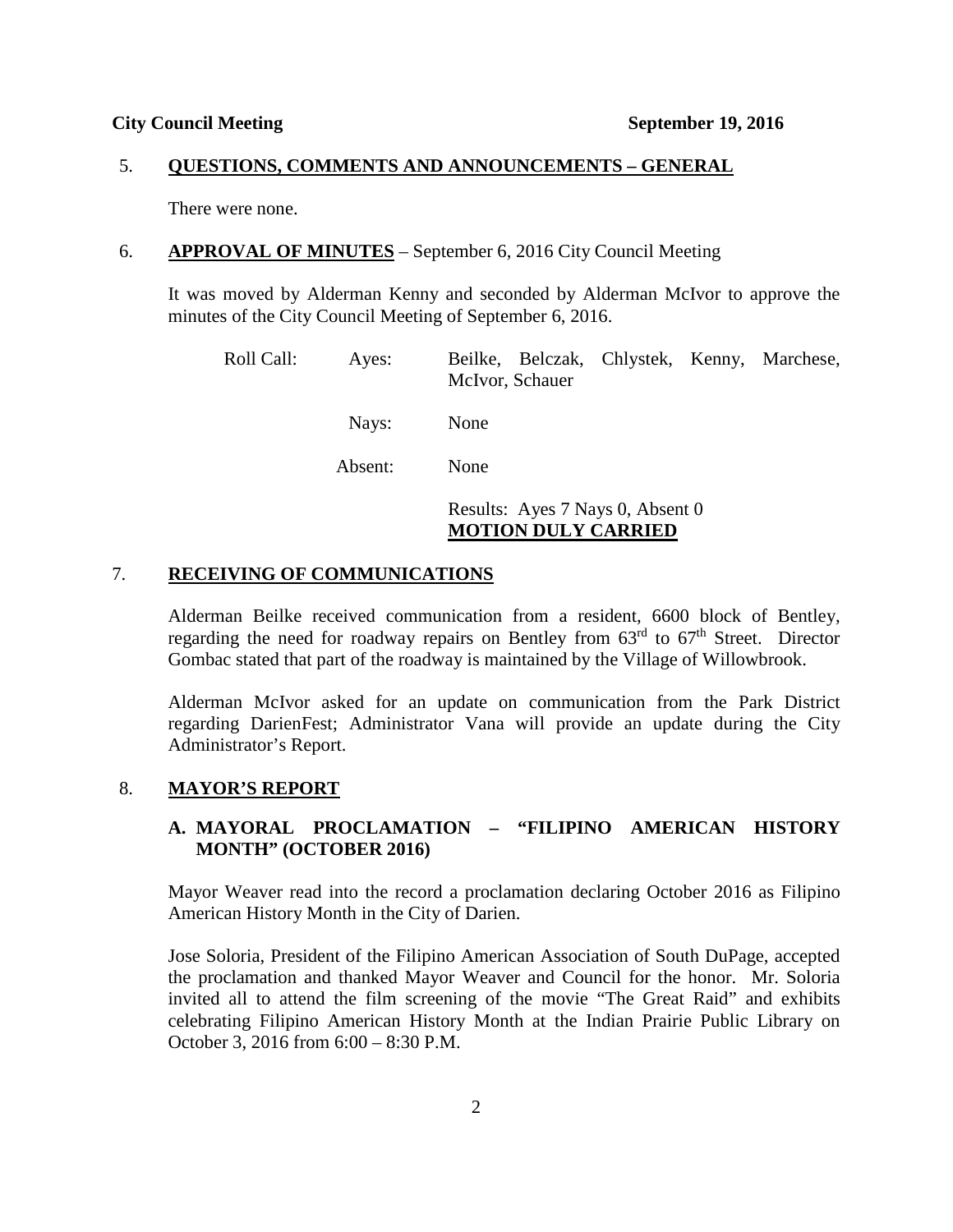## **B. MAYORAL PROCLAMATION – "HUNGER ACTION MONTH" (SEPTEMBER 2016)**

Mayor Weaver read into the record a proclamation declaring September 2016 as Hunger Action Month in the City of Darien.

Deb Baker, Executive Director, HCS Family Services, accepted the proclamation and thanked Mayor Weaver and Council. Ms. Baker spoke of hunger, the need for food pantries, and upcoming events: mobile food pantries, turkey giveaway, and ribbon cutting at Anne M. Jeans Elementary School in Willowbrook. Ms. Baker responded to questions from Council.

## **C. ANNUAL FINANCIAL REPORT – FOR THE YEAR ENDED APRIL 30, 2016**

Jason Askin, CPA, Audit Manager, with Sikich LLP reviewed the audit results and highlights from the Annual Financial Report and Auditor's Communication document. Mr. Askin addressed questions from Council.

## 9. **CITY CLERK'S REPORT**

Clerk Ragona announced local City of Darien Election Packets for the April 4, 2017 Consolidated Election may be picked up at Darien City Hall beginning September 20, 2016. Available Elected Positions include: Alderman for Ward 1, 3, 5 and 7 (4 year term) and Alderman for Ward 4 (unexpired 2 year term). The first day to file is December 12 at 8:30 A.M. and the last day to file is December 19, 2016 at 5:00 P.M.

Clerk Ragona noted that Darien Women in Business is sponsoring the  $3<sup>rd</sup>$  Annual Paint the Town Pink Ribbon Lighting Ceremony in honor of Breast Cancer Awareness Month on Friday, September 30, 2016 from 5:00 - 7:00 P.M. at the Darien Pointe Plaza. Additional information is available on the Chamber website and Direct Connect.

### 10. **CITY ADMINISTRATOR'S REPORT**

Administrator Vana summarized communication received from Darien Park District regarding DarienFest. Council members shared feedback about DarienFest. After lengthy discussion it was determined that DarienFest would be discussed at the upcoming Goal Setting Session.

### 11. **DEPARTMENT HEAD INFORMATION/QUESTIONS**

### **A. POLICE DEPARTMENT MONTHLY REPORT – AUGUST 2016**

There was no report.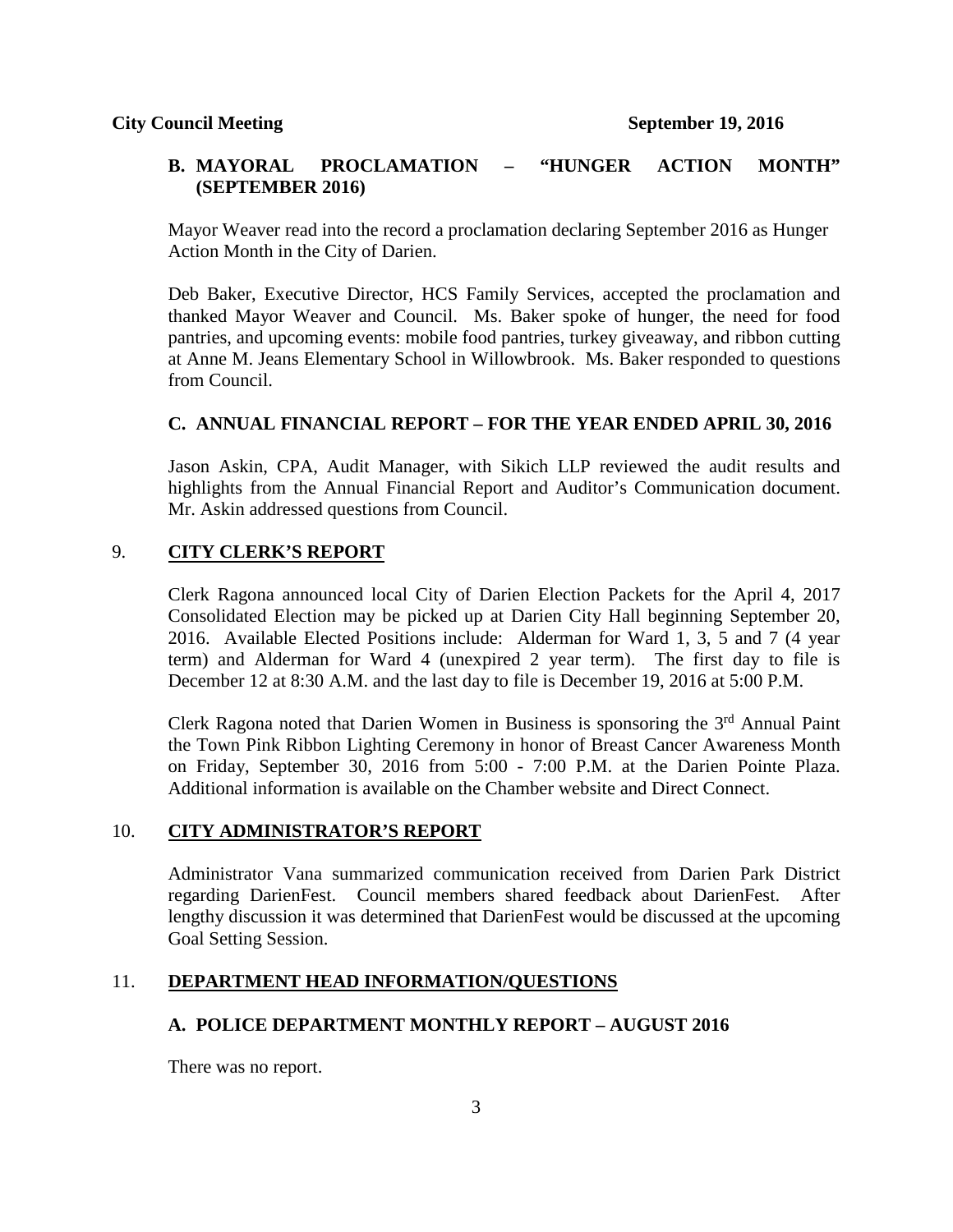## **City Council Meeting September 19, 2016**

Council inquired about the recent burglaries to motor vehicles; Chief Thomas indicated that 15 arrests were made by the City of Chicago.

## **B. MUNICIPAL SERVICES – NO REPORT**

Director Gombac announced Starbuck's opening was scheduled for September 22, 2016.

#### 12. **TREASURER'S REPORT**

## **A. WARRANT NUMBER 16-17-10**

It was moved by Alderman McIvor and seconded by Alderman Belczak to approve payment of Warrant Number 16-17-10 in the amount of \$677,327.84 from the enumerated funds, and \$233,236.97 from payroll funds for the period ending 09/01/16; for a total to be approved of \$910,564.81.

| Roll Call: | Ayes:   | Beilke, Belczak, Chlystek, Kenny, Marchese,<br>McIvor, Schauer |  |
|------------|---------|----------------------------------------------------------------|--|
|            | Nays:   | None                                                           |  |
|            | Absent: | None                                                           |  |
|            |         | Results: Ayes 7, Nays 0, Absent 0                              |  |

#### **MOTION DULY CARRIED**

## **B. TREASURER'S REPORT – AUGUST 2016**

Treasurer Coren reviewed year-to-date sources of revenue, expenditures, and fund balances through the month of August 2016:

| General Fund:                              |                                                    |                             | Revenue \$5,633,204; Expenditures \$3,847,650  |              |  |
|--------------------------------------------|----------------------------------------------------|-----------------------------|------------------------------------------------|--------------|--|
|                                            | Current Balance \$2,513,248                        |                             |                                                |              |  |
| Water Fund:                                |                                                    |                             | Revenue \$2,328,185; Expenditures \$1,844,682; |              |  |
|                                            |                                                    | Current Balance \$83,503    |                                                |              |  |
| Motor Fuel Tax Fund:                       | Revenue \$182,747; Expenditures \$114,370; Current |                             |                                                |              |  |
|                                            | <b>Balance \$336,890</b>                           |                             |                                                |              |  |
| Water Depreciation Fund:                   |                                                    |                             | Revenue \$381; Expenditures \$42,108; Current  |              |  |
|                                            | <b>Balance \$358,273</b>                           |                             |                                                |              |  |
| Capital Improvement Fund:                  |                                                    |                             | Revenue \$56,062; Expenditures                 | \$2,613,750; |  |
|                                            |                                                    | Current Balance \$5,653,150 |                                                |              |  |
| <b>Capital Projects Debt Service Fund:</b> | No activity                                        |                             |                                                |              |  |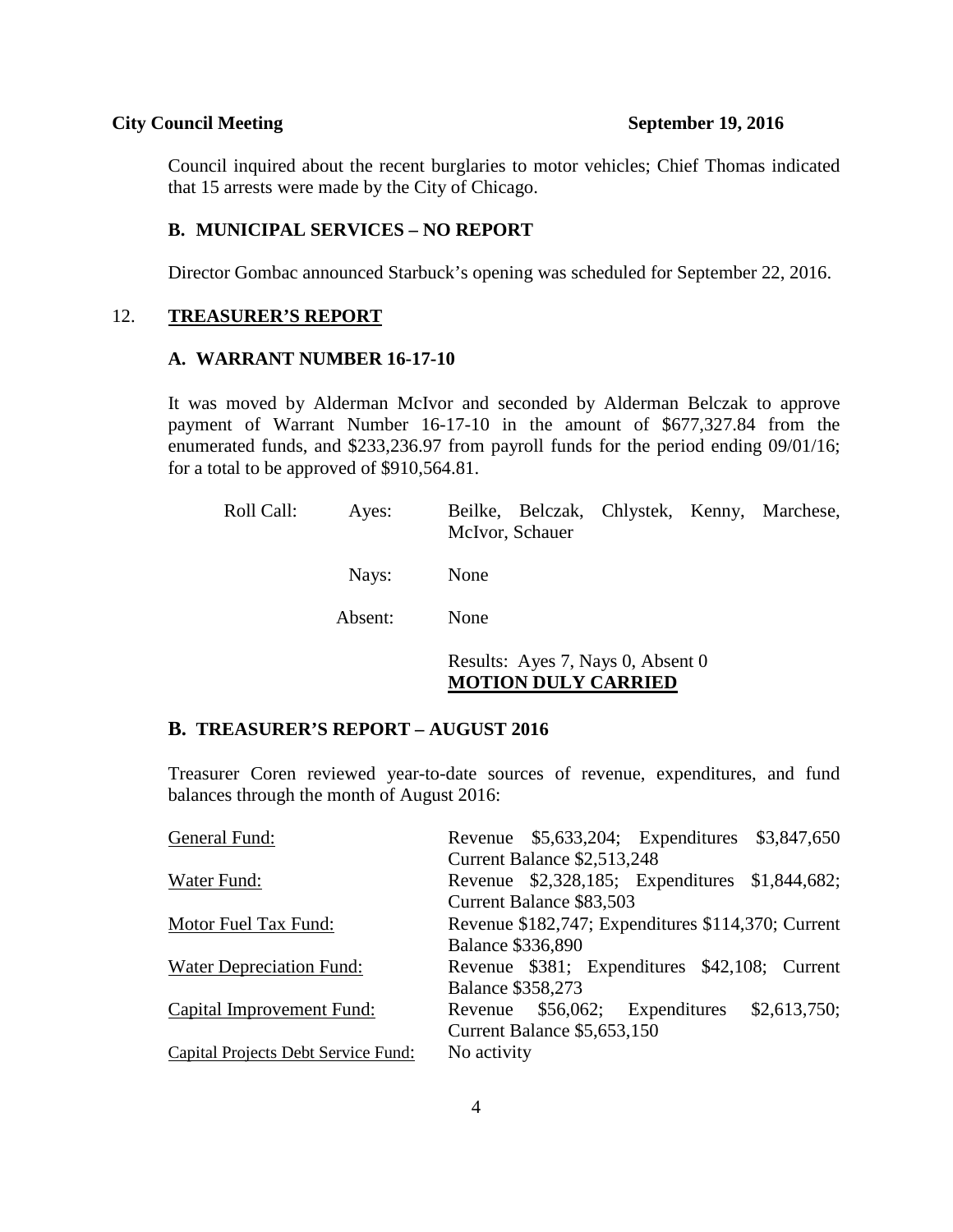## **City Council Meeting September 19, 2016**

Treasurer Coren spoke of the Cash Reserves as of 8/31/2016.

## 13. **STANDING COMMITTEE REPORTS**

**Administrative/Finance Committee** – Chairman Schauer advised the next meeting of the Administrative/Finance Committee is scheduled for October 3, 2016 at 6:00 P.M.

**Municipal Services Committee** – Chairman Marchese announced the next meeting of the Municipal Services Committee is scheduled for September 26, 2016 at 6:30 P.M.

**Police Committee** – Chairman McIvor advised the next meeting of the Police Committee is scheduled for October 17, 2016 at 6:00 P.M. in the Police Department Training Room.

## 14. **QUESTIONS AND COMMENTS – AGENDA RELATED**

There were none.

## 15. **OLD BUSINESS**

There was no Old Business.

## 16. **CONSENT AGENDA**

It was moved by Alderman Schauer and seconded by Alderman Beilke to approve by Omnibus Vote the following items on the Consent Agenda:

# **A. CONSIDERATION OF A MOTION TO APPROVE A TRANSFER FROM THE GENERAL FUND TO THE CAPITAL PROJECTS FUND IN THE AMOUNT OF \$750,000**

# **B. CONSIDERATION OF A MOTION TO APPROVE A PURCHASE OF UP-FITTING THREE (3) DEPARTMENT VEHICLES FROM PUBLIC SAFETY DIRECT IN THE AMOUNT OF \$13,161.21**

Roll Call: Ayes: Beilke, Belczak, Chlystek, Kenny, Marchese, McIvor, Schauer

Nays: None